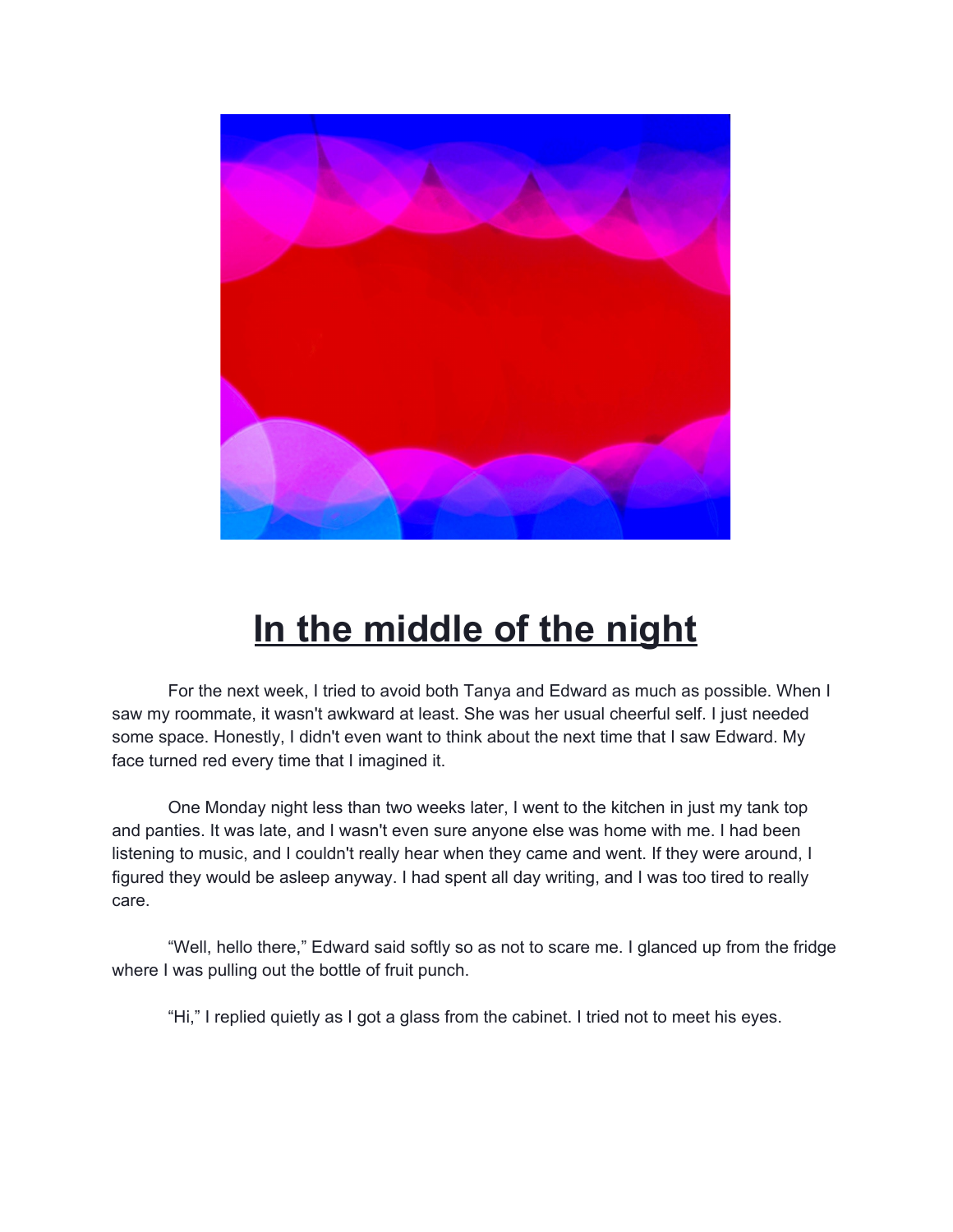"I'd like to apologize if I made you uncomfortable the other day. It wasn't my intention," he stated very softly, leaning against the doorway. He took up most of it so that I couldn't walk past him even if I wanted to.

I shook my head and swallowed, pouring myself a drink to buy myself time. "You didn't. It's nothing against you. I just respect Tanya too much to hurt our relationship."

"I can understand that, but as you can see, it doesn't bother her in the least."

"No. Surprisingly," I mumbled as I took a sip of ruby red juice. Then I put the carton back in the refrigerator, just trying not to look at his handsome face. I felt like my heart was beating a million miles an hour while his eyes burned my skin.

He cleared his throat awkwardly. "You know, I got to look at your checklist before I knew it was you. And I have to say, you and I could have some real fun if you were willing," he offered in a charming and casual tone. Edward took a step towards me, and I took one back. "I had no idea. I wish I had known."

"What? Why? I'm not sure-"

"Sure of what, Bella?" He cut me off, taking another step forward.

I looked up at him, swallowing slowly. "That I'm exactly what you're looking for."

"Sometimes the things we actually need aren't the things we were looking for in the first place." His fingers skimmed my cheek, bringing my chin up to look at him. "The things I could do to your body. I would make you feel like you never have before."

I pulled back slowly, pressing my ass against the counter. It felt as if he towered over me. "Edward," I whimpered his name. It was really hard to find my voice. I felt so exposed to him. Nothing else came out.

"What's the matter? What's stopping you, hm? It's not Tanya. Do you not like me, Bella? Are you not attracted to me?" He was smirking, forcing me to look into his eyes.

"It's not that," I responded, trembling. I couldn't look into them. They were too green and too focused on me. My eyes concentrated instead on his perfect lips as they curved into a crooked smile.

He brought them to my ear, turning my head to the side slightly. "Then what's stopping you?"

My mouth opened and closed several times. "I would have to talk to Jasper first."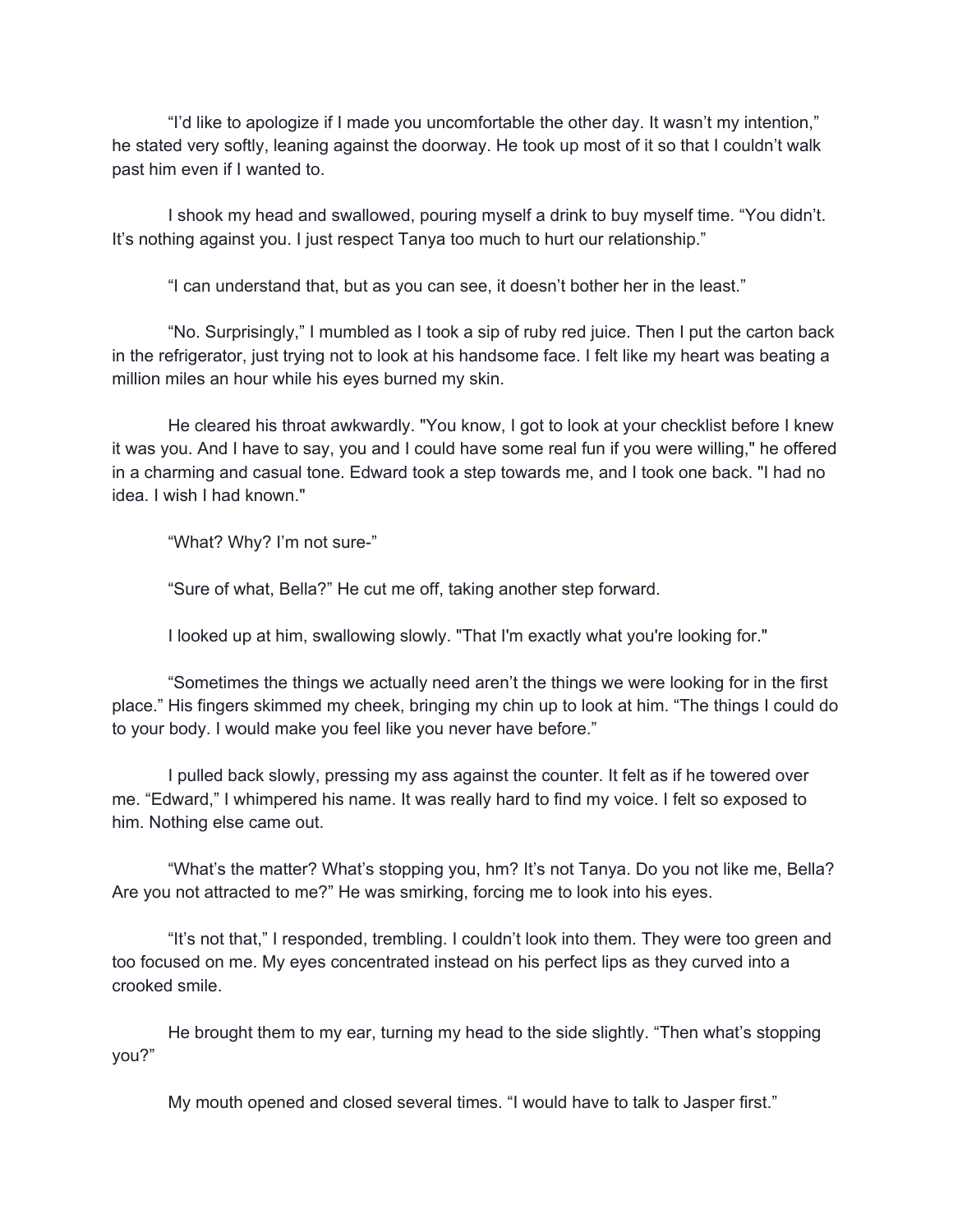Edward pursed his lips then nodded his head. "That's understandable. Talk to your boyfriend and-"

"He's not my boyfriend."

"Your Master, then."

I laughed nervously. "He's not that either. He's just my friend."

"If he's just that, why do you need to speak to him first?" Edward asked curiously as he moved his thumb under my chin. It felt as if he was going to pull me into a kiss at any moment. My heartbeat tripled. Faster, faster, faster. Blood rushed through my ears.

"Because I respect him and the time we have together," I said as confidently as I could. It was the only thing I knew for sure at that moment.

He licked his bottom lip. Smiling, he looked me over again, almost hungrily. Edward finally let go of my chin. "I understand, I suppose. You've always been a sweet girl. Honestly, you should hear the way he talks about you, though."

"What does he say?" I asked quietly.

He brought his lips up to my ear again and whispered, "that he's never seen a slut so ready for it." Then he kissed my cheek, letting them linger. "Talk to him and let me know."

There he left me, dazed. Since I already had the juice, I got the vodka from the freezer and added a massive shot.

The next day for the first time in ages, I went to dinner with Alice. We decided on Mexican, going to a nicer place for margaritas. She loved them. My friend arrived first, getting an appetizer to share and a beer for me.

"Edward is… really?" She questioned in shock as soon as I sat down. "Really?"

I shrugged, taking a big drink. "Yeah. Apparently really extreme, too," I mumbled before taking another sip of my beer. Just thinking about it again made me need a shot.

"That's so hot," she uttered, biting her bottom lip. "You totally have to play with him."

"No!" I retorted in shock.

"Why not?"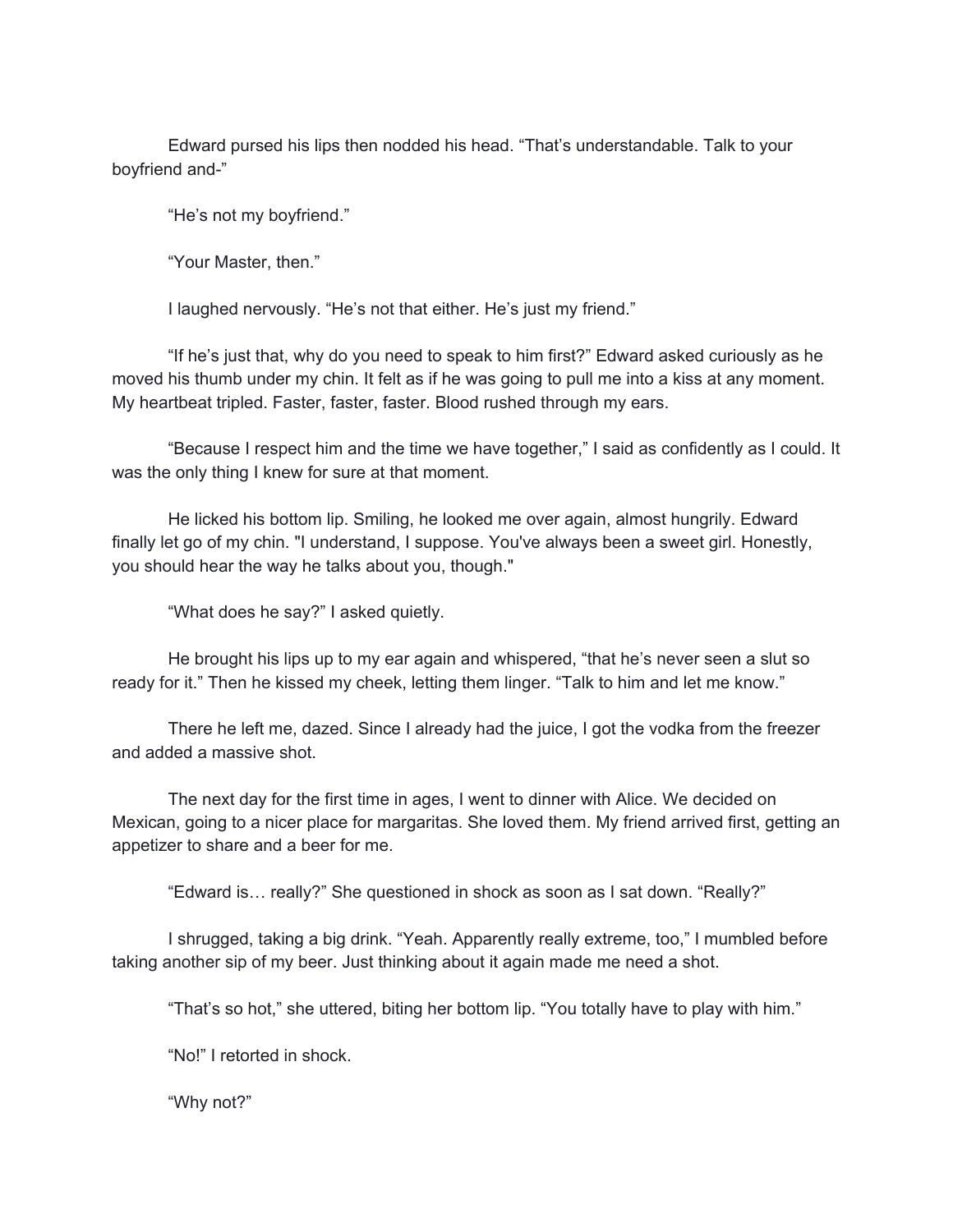I flushed as I thought about it. "Because it's Edward."

"That's why you should!" She made a face like I was being stupid. "You've wanted him for fucking ages," Alice continued. I whined quietly at her words but didn't say anything. "Don't deny it!"

I cover my forehead with my palm, roughly pushing my hair out of my eyes. "I'm not. Fuck. But I can't."

"But Tanya is-"

"But what if she isn't and I lose a friend and a roommate?" I asked in a quick whisper.

She sighed, considering it for a moment before shrugging. "We'll get a place together," Alice offered. "I don't think it will be a problem. Huh, I wonder if Edward would want to play with me."

"You don't even like him."

"And it makes me even more curious. It would probably be phenomenal," she countered thoughtfully, biting her bottom lip again as her mind began to wander. "I really think you should do it. You're into him."

"No. I'm not even going to talk to Jasper about it," I mumbled. "I'm his."

"Oh," she laughed, then nodded her head. "Okay. Got it. I see. Why not just say you're dating Jasper? I think that's a good enough excuse, especially since it's a newer relationship."

I shook my head, taking another sip before I reached for a chip. "Because I'm not dating him. He's here twice a month, maybe. He's made it pretty clear that we're just friends, and he's fantastic when we're together, but that it's. It's not going to go anywhere else."

"Why not?"

"He's not here enough! I may not have the highest self-esteem, but I know what I deserve. And it's more than two evenings a month. And we've not even gone out anywhere together. If we've eaten out, it's at the hotel or drive-thru. It's not like he wants to be seen in public with me," I hissed the last three words.

"Aw, don't say that!" She pouted. "I'm sure that's not true."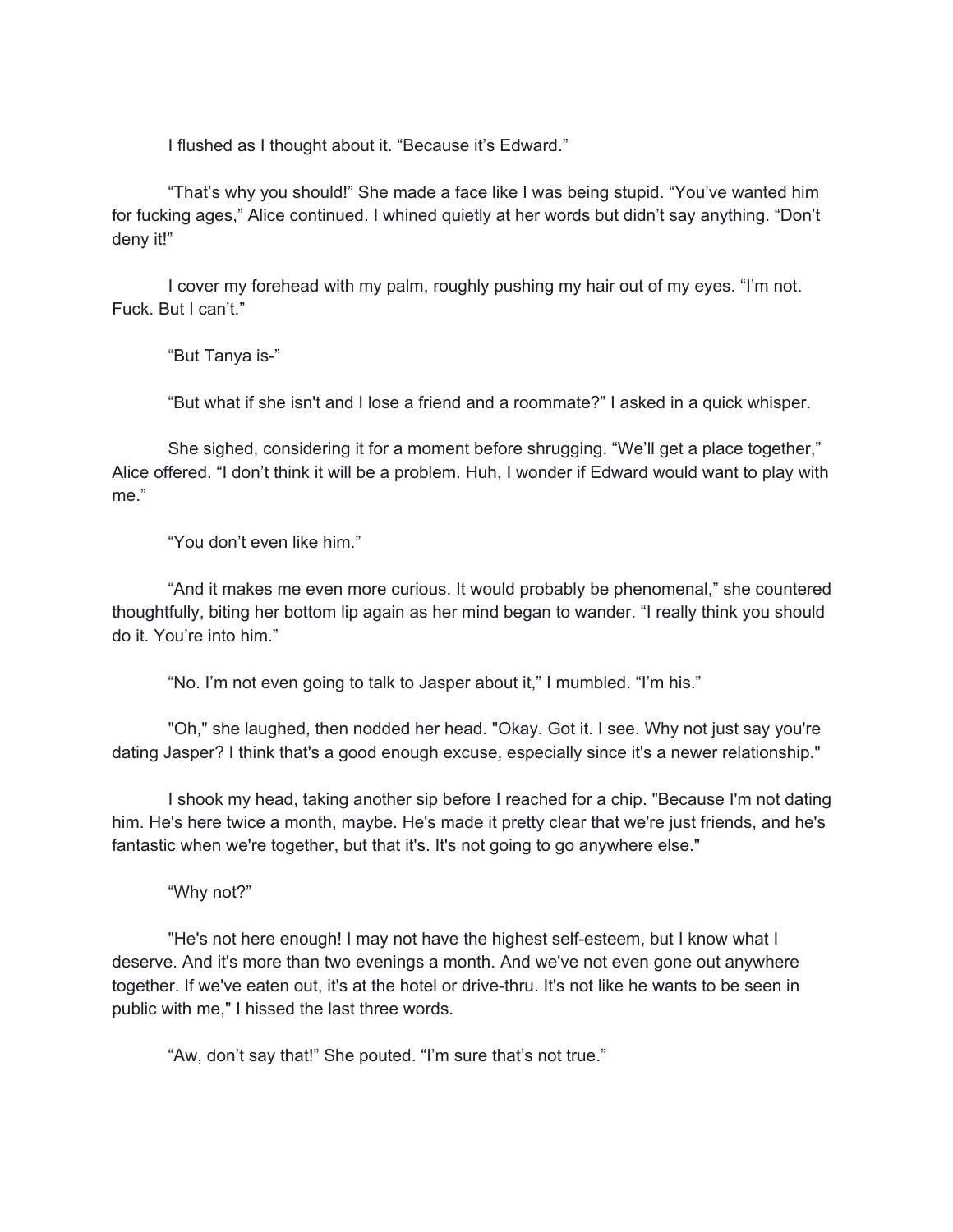I ate another chip, avoiding her eyes. "Yeah, okay. I'm not stupid. It's fine. I get more than I ever expected from him." I shook my head. "You better not say anything to him." She clicked her tongue, annoyed with me. "Just don't. I'm happy with how things are."

"Jasper is crazy about you!"

I laughed and repeated, "okay."

"No, no, no." She shook her head, frowning at me. "He is. He talks about you all the time."

"And he tells Edward that I'm just an eager slut," I whispered.

"That's kind of hot," she breathed, taking a big gulp of lime margaritas on the rocks. "I'm sure that's not the only thing he told Edward. And context is everything. Man, the things he's said to me is steamy enough, and he's barely revealed anything at all. You've told me way more than him."

"What has he mentioned to you?" I asked in curiosity.

Alice cocked her head to the side as she considered what she wanted to tell me. "He always going on about when you bring him food. He really, really, really liked it when you served him dinner. He said it was the best scene that he's ever done. And it was even better because it was impromptu."

I took another long drink as I remembered it, dipping another chip in salsa after. "That's going to be a hard night to top," I sighed, smiling at her. "Next time that I have a little warning, I'm going to make another meal. Something good for sharing. I need him to give me a list of his favorite foods. He loved my meatloaf."

"He'd love whatever you brought him because it's you," she remarked with a smirk.

"I don't know about that," I answered. "I want everything to be perfect, even if it's for a few minutes. I just want him to forget while he's here. About death and murder, blood. Everything that's hard in his life. I just want to make him feel good."

Alice cocked her head to the side again as she looked me over, crossing her arms over her chest. "Have you told him how you feel about him?"

I ate another chip. "What do you mean?"

"You… I mean, girl. You obviously- Come on now."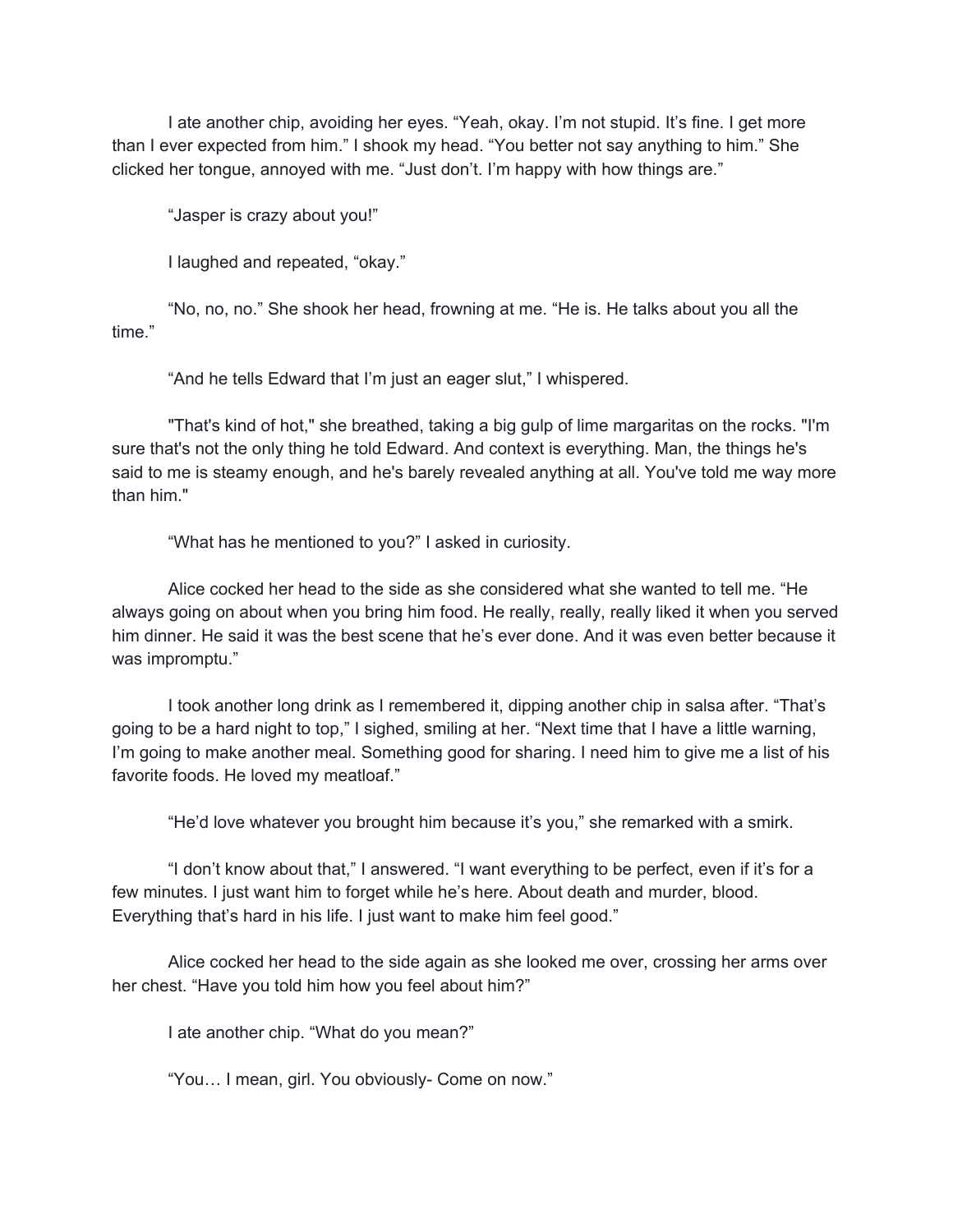I laughed at her stuttering. "What do you want me to say? I like him. A lot. He's fantastic. He's the best. You've been with him! You understand!"

Alice snorted. "Okay, so I want to bang him. But Bella," she laughed, reaching for my hand. "You've got it so bad for him."

"Do you blame me?"

"Not at all, but you should tell him."

I scoffed. "I think he knows."

"If he did, I think you'd be his girlfriend and not just his friend," Alice said with a little smirk. I just shook my head. "I don't think you know what you're talking about."

"Whatever," I mumbled when the nacho tray finally got the table. "I'm ready to order."

Just as I was getting home that evening, Jasper sent me a text. I sat in my old beat-up red truck in the parking lot to quickly read it. "Are you busy?"

"No," I responded straight away.

My phone rang in my hand as I unlocked the door. I answered before I opened it, trying not to smile to myself but failing. I wasn't expecting a call, but I was still excited about it. "Hi. Are you okay?"

"Yeah. I just didn't feel like texting," Jasper replied, his voice soft. I smiled again to myself, instantly relieved, as I walked into the apartment. "How are you?"

"I'm good. I just went out with Alice for dinner," I explained. Edward and Tanya were sitting on the couch, watching television. They both looked over at me. I didn't even stop to talk to them. I just put the leftovers on the coffee table if they wanted them. "You wouldn't believe how productive I've been today. I've written a chapter and a half." I kind of half-heartedly waved.

"Of the cop one?" He inquired excitedly.

"Mmhmm," I murmured, going into my room and shutting the door behind me.

"Little girl, stop teasing and give it to me already."

"It's not ready yet!" I laughed, sitting on the edge of my bed so I could kick off my slip-on shoes. "I can't give it to you until I'm done. It has to be perfect."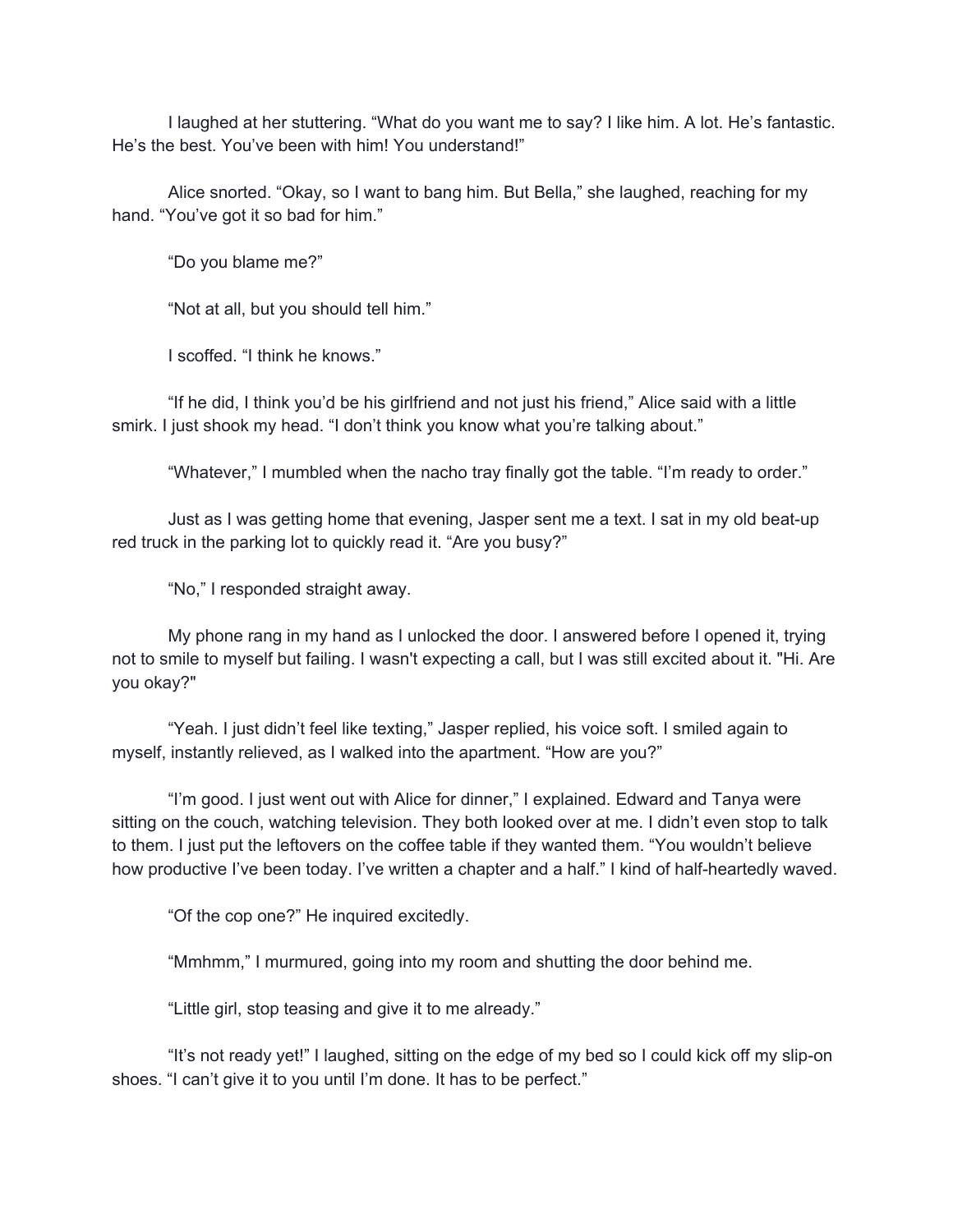He whined playfully. "No, it doesn't! I just want to see what you have. It doesn't have to be flawless. I know it's a work in progress. Maybe I can help."

I clicked my tongue. "Oh, my god. Are you that desperate for new reading material?"

"Uh, yeah. I am actually."

Another laugh fell from my lips, my cheeks filling with blood. I closed my eyes for a second. "My smut is one thing, but this has to be better," I maintained, flopping back onto my mattress.

"Your smut is amazing and gets me off every time," he deliciously purred. I giggled softly as I felt my skin flush hotter. "I've read it all a disgusting number of times. But now I think about you when I do. You getting bent over the bed and getting spanked like that. Me fucking you like that."

"Any particular one?"

He hummed for just a second. "All of them."

I giggled again. "I think we both might be in the right headspace again."

"I know that I am."

Biting my lip, I closed my eyes as I tried to imagine him being in the room with me. "What would you like to do next time we play?"

Jasper hummed again. "I've been thinking about using a riding crop on you. I want to tie your arms and legs to a bed. Maybe face down. That would be a perfect time to play with your ass since I haven't yet. I need to correct that."

"Oh, god," I sighed. "Yes, you do."

"I have so many things that I want to do to you. So many scenes I want to try. I've been thinking about forced orgasms, too. What it would be like to gag you and spend an evening trying to give you as many as possible. I'd have to tie you down good for that, and you'd have to bring all your toys," he explained in a thick voice. "You're so responsive, and I love to make you cum."

"Wow," I breathed, my stomach tightening with his words.

"What would you like to do?"